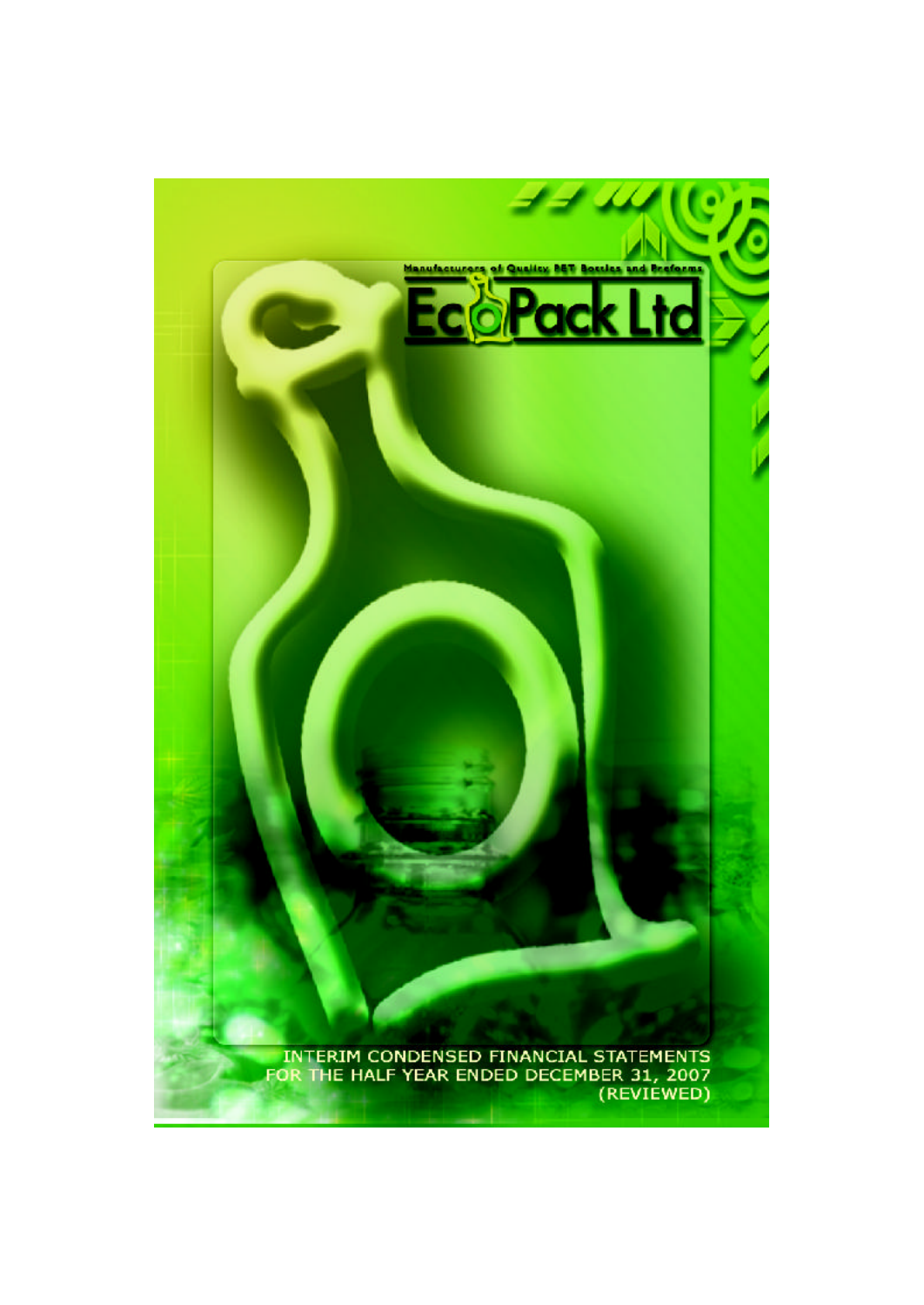### Mission Statement

*To systemati call y and cost effectively manufacture and supply consistently high quality products and services thus achieving customer satisfaction profitably and thereby ensuring the financial well being of the company and maximum returns to the shareholders*

## Corporate Strategy

*Retain market share leadership through qualit y and pri ce competitiveness while creating value as a low cost producer.*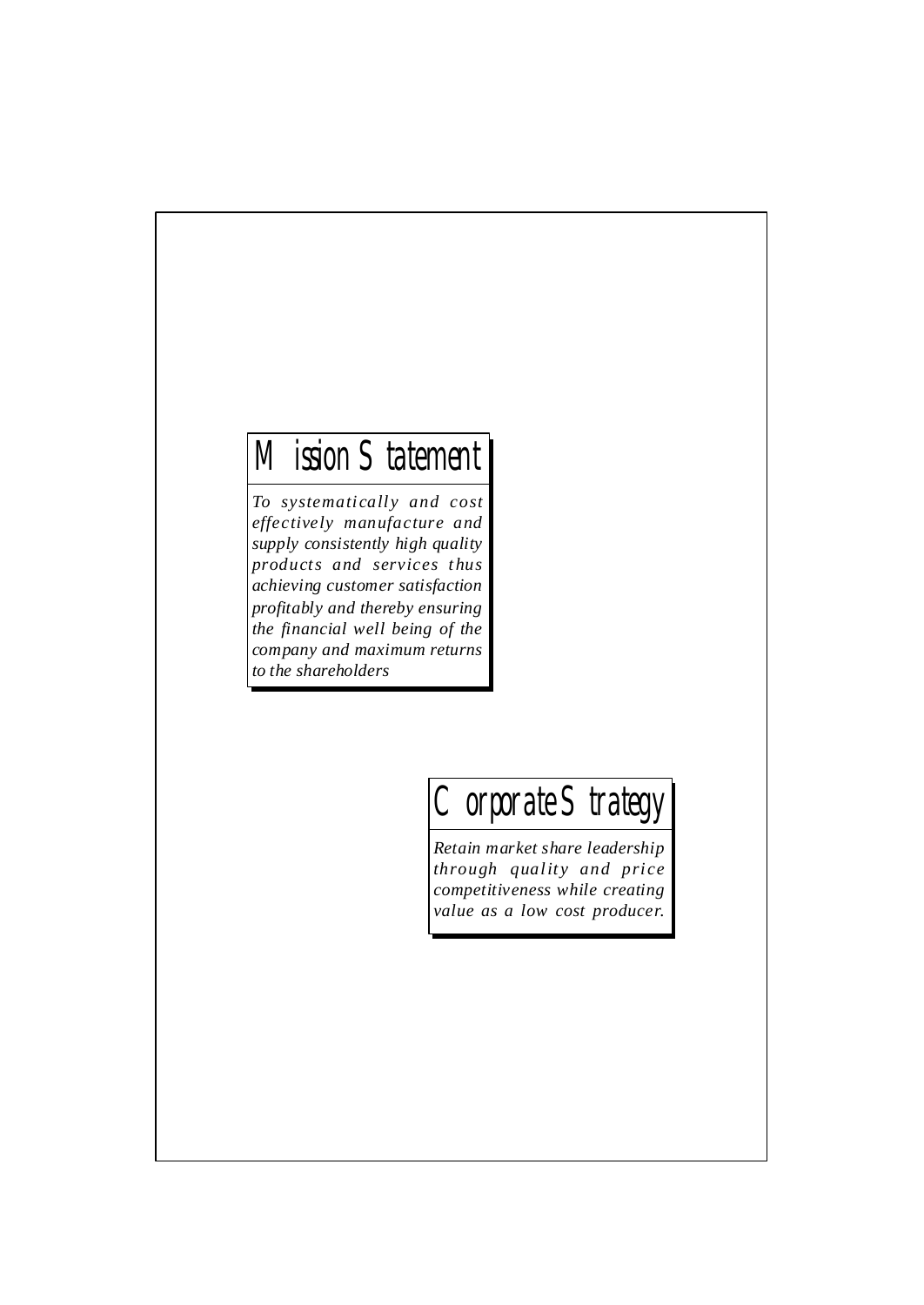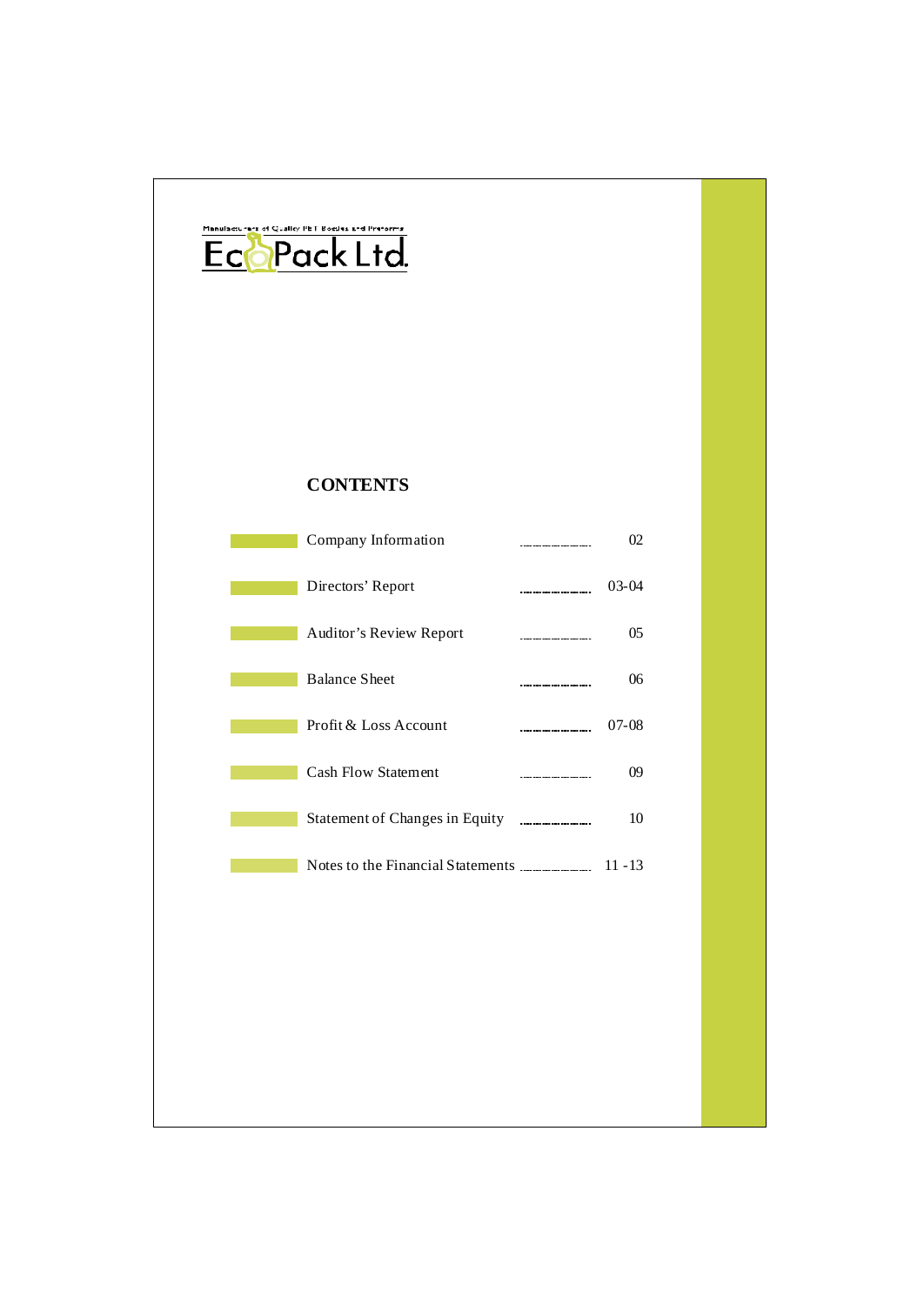| <b>COMPANY INFORMATION</b><br><b>BOARD OF DIRECTORS:</b><br>Mr. Hussain Jamil<br>Chairman/Executive Director<br>Chief Executive Officer<br>Mr. Mr. Ahsan Jamil<br>Mr. Ali Jamil<br>Mr. Shahid Jamil<br>Mrs. Deborah Jamil<br>Mrs. Ayesha Khan<br>Mr. Asad Ali Sheikh<br><b>AUDIT COMMITTEE:</b><br>Mr. Hussain Jamil<br>Chairman<br>Member<br>Mrs. Ayesha Khan<br>Mr. Shahid Jamil<br>Member<br><b>CHIEF FINANCIAL OFFICER:</b><br>Mr. Habib Ur Rehman Siddiqui<br><b>COMPANY SECRETARY:</b><br>Mr. Muhammad Jawaid Shaikh<br><b>BANKERS:</b><br>Askari Bank Limited<br>Habib Bank Limited<br><b>Allied Bank Limited</b><br>Citi Bank NA<br><b>AUDITORS:</b><br>Rahman Sarfaraz Rahim Iqbal Rafiq<br><b>Chartered Accountants</b><br><b>LEGALADVISOR:</b><br>M/s. Ebrahim Hosain<br>Advocate & Corporate Council<br><b>FACTORY:</b><br>Plot No. 112-113, Phase V, Industrial Estate Hattar, District Haripur,<br>1.<br>N.W.F.P., Tel: (0995) 617682-3, Fax: (0995) 617074<br>Email: plant_h@ecopack.com.pk<br>2. F-248, Near Fire Brigade, S.I.T.E., Karachi. Tel: (021) 2569549-52,<br>Fax: (021) 2569436<br>Email: headoffice@ecopack.com.pk<br><b>REGISTERED OFFICE:</b><br>Suite # 206, Second Floor, The Plaza Block 9, KDA Scheme # 5.<br>Clifton Karachi. Tel: (021) 5361231-8 Fax: (021) 5361242 |  | EcoPack Ltd.                                     |
|----------------------------------------------------------------------------------------------------------------------------------------------------------------------------------------------------------------------------------------------------------------------------------------------------------------------------------------------------------------------------------------------------------------------------------------------------------------------------------------------------------------------------------------------------------------------------------------------------------------------------------------------------------------------------------------------------------------------------------------------------------------------------------------------------------------------------------------------------------------------------------------------------------------------------------------------------------------------------------------------------------------------------------------------------------------------------------------------------------------------------------------------------------------------------------------------------------------------------------------------------------------------------------------------------------|--|--------------------------------------------------|
|                                                                                                                                                                                                                                                                                                                                                                                                                                                                                                                                                                                                                                                                                                                                                                                                                                                                                                                                                                                                                                                                                                                                                                                                                                                                                                          |  |                                                  |
|                                                                                                                                                                                                                                                                                                                                                                                                                                                                                                                                                                                                                                                                                                                                                                                                                                                                                                                                                                                                                                                                                                                                                                                                                                                                                                          |  |                                                  |
|                                                                                                                                                                                                                                                                                                                                                                                                                                                                                                                                                                                                                                                                                                                                                                                                                                                                                                                                                                                                                                                                                                                                                                                                                                                                                                          |  |                                                  |
|                                                                                                                                                                                                                                                                                                                                                                                                                                                                                                                                                                                                                                                                                                                                                                                                                                                                                                                                                                                                                                                                                                                                                                                                                                                                                                          |  |                                                  |
|                                                                                                                                                                                                                                                                                                                                                                                                                                                                                                                                                                                                                                                                                                                                                                                                                                                                                                                                                                                                                                                                                                                                                                                                                                                                                                          |  | Non-Executive Director<br>Non-Executive Director |
|                                                                                                                                                                                                                                                                                                                                                                                                                                                                                                                                                                                                                                                                                                                                                                                                                                                                                                                                                                                                                                                                                                                                                                                                                                                                                                          |  |                                                  |
|                                                                                                                                                                                                                                                                                                                                                                                                                                                                                                                                                                                                                                                                                                                                                                                                                                                                                                                                                                                                                                                                                                                                                                                                                                                                                                          |  |                                                  |
|                                                                                                                                                                                                                                                                                                                                                                                                                                                                                                                                                                                                                                                                                                                                                                                                                                                                                                                                                                                                                                                                                                                                                                                                                                                                                                          |  |                                                  |
|                                                                                                                                                                                                                                                                                                                                                                                                                                                                                                                                                                                                                                                                                                                                                                                                                                                                                                                                                                                                                                                                                                                                                                                                                                                                                                          |  |                                                  |
|                                                                                                                                                                                                                                                                                                                                                                                                                                                                                                                                                                                                                                                                                                                                                                                                                                                                                                                                                                                                                                                                                                                                                                                                                                                                                                          |  |                                                  |
|                                                                                                                                                                                                                                                                                                                                                                                                                                                                                                                                                                                                                                                                                                                                                                                                                                                                                                                                                                                                                                                                                                                                                                                                                                                                                                          |  |                                                  |
|                                                                                                                                                                                                                                                                                                                                                                                                                                                                                                                                                                                                                                                                                                                                                                                                                                                                                                                                                                                                                                                                                                                                                                                                                                                                                                          |  |                                                  |
|                                                                                                                                                                                                                                                                                                                                                                                                                                                                                                                                                                                                                                                                                                                                                                                                                                                                                                                                                                                                                                                                                                                                                                                                                                                                                                          |  |                                                  |
|                                                                                                                                                                                                                                                                                                                                                                                                                                                                                                                                                                                                                                                                                                                                                                                                                                                                                                                                                                                                                                                                                                                                                                                                                                                                                                          |  |                                                  |
|                                                                                                                                                                                                                                                                                                                                                                                                                                                                                                                                                                                                                                                                                                                                                                                                                                                                                                                                                                                                                                                                                                                                                                                                                                                                                                          |  |                                                  |
|                                                                                                                                                                                                                                                                                                                                                                                                                                                                                                                                                                                                                                                                                                                                                                                                                                                                                                                                                                                                                                                                                                                                                                                                                                                                                                          |  |                                                  |
|                                                                                                                                                                                                                                                                                                                                                                                                                                                                                                                                                                                                                                                                                                                                                                                                                                                                                                                                                                                                                                                                                                                                                                                                                                                                                                          |  |                                                  |
| Email: headoffice@ecopack.com.pk                                                                                                                                                                                                                                                                                                                                                                                                                                                                                                                                                                                                                                                                                                                                                                                                                                                                                                                                                                                                                                                                                                                                                                                                                                                                         |  |                                                  |
|                                                                                                                                                                                                                                                                                                                                                                                                                                                                                                                                                                                                                                                                                                                                                                                                                                                                                                                                                                                                                                                                                                                                                                                                                                                                                                          |  |                                                  |
|                                                                                                                                                                                                                                                                                                                                                                                                                                                                                                                                                                                                                                                                                                                                                                                                                                                                                                                                                                                                                                                                                                                                                                                                                                                                                                          |  |                                                  |
|                                                                                                                                                                                                                                                                                                                                                                                                                                                                                                                                                                                                                                                                                                                                                                                                                                                                                                                                                                                                                                                                                                                                                                                                                                                                                                          |  |                                                  |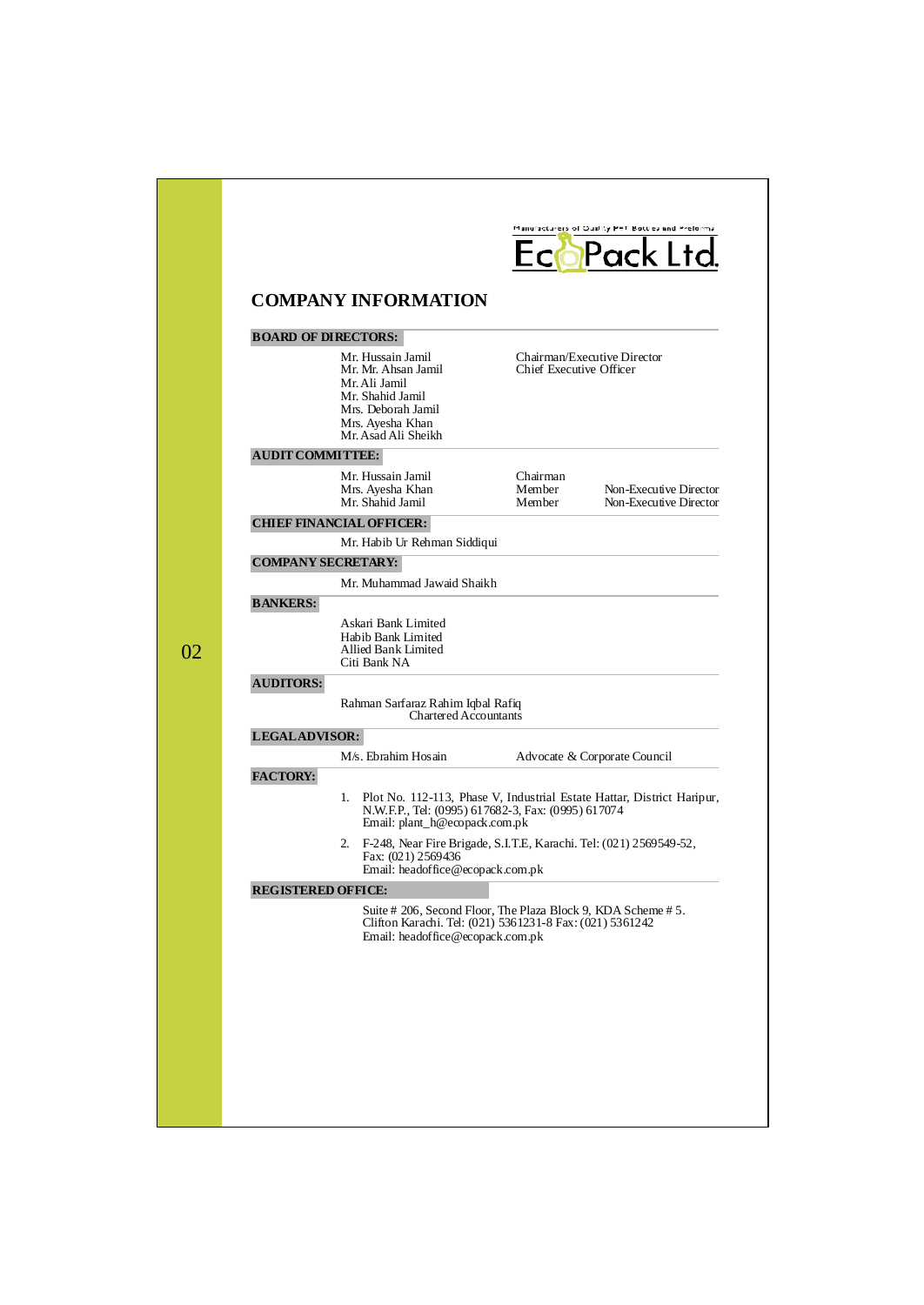

#### **DIRECTORS' REPORT**

The Board of Directors of Ecopack Limited is pleased to present the reviewed financial statement for the Half Year (HY) ended 31st December, 2007.

#### **OVERVIEW:**

Your company continues to grow and has once again achieved its highest ever HY net sales in a July-Dec period of Rs.719 million which is a 37% growth over same HY period last year. The new bottle manufacturing plant came into commercial production in July'07 for through the wall supplies to Pepsi Islamabad. The oil price driven steep PET resin cost, self manufacture of bottles by some customers and increased financial charges (42%) in this period hasresulted in a Rs.19.9 million after tax loss.

#### **SALES & OPERATONS:**

A healthy sales increase of 37% has come mainly from strong growth in the new preform business (297%) which also includes a small contribution from preform export. Preforms now contribute 23% of company sales. Bottle sales growth of 15% seems modest by comparison but is from a much larger base. Bottles sales growth was somewhat constrained by the unusually severe winter in Nov-Dec 07, further compounded by the beverage industry increasing retail prices in early Nov.'07 and some customers using their own blowing capacities first and therefore, buying more preforms instead.

#### **FINANCIALS:**

The profitability of your company suffered on account of (i) high raw material prices driven in turn by high international oil prices and (ii) the depreciation cost of the new plant capacity expansion, the utilization of which was naturally low in its first off season. Moreover, other inflationary costs from packing material to manpower, etc contributed to thinning of margins. Increase in financial charges was the other large cost increase (42%), rising from Rs.46.7m last year same period to Rs.66.2m in this HY. This was in the main part due to the jump in long term borrowings (75%) to finance the preform and bottle capacity expansions. It was not possible to fully pass on all these costs to the customers in a post-expansion off-season period. The coming on-line of the new expanded capacity when combined with the above cited inflationary factors has resulted in a drop in after tax profit from Rs.10.4 million last Jul-dec'06 to a loss of Rs.19.9 million for Jul-Dec'07.

A claim on an equipment supplier made for non fulfillment of contractual obligations had been partially provided for in our earlier financials. This claim has been withdrawn and an amicable settlement more than covering our provisions has been achieved and accounted for in this reporting period.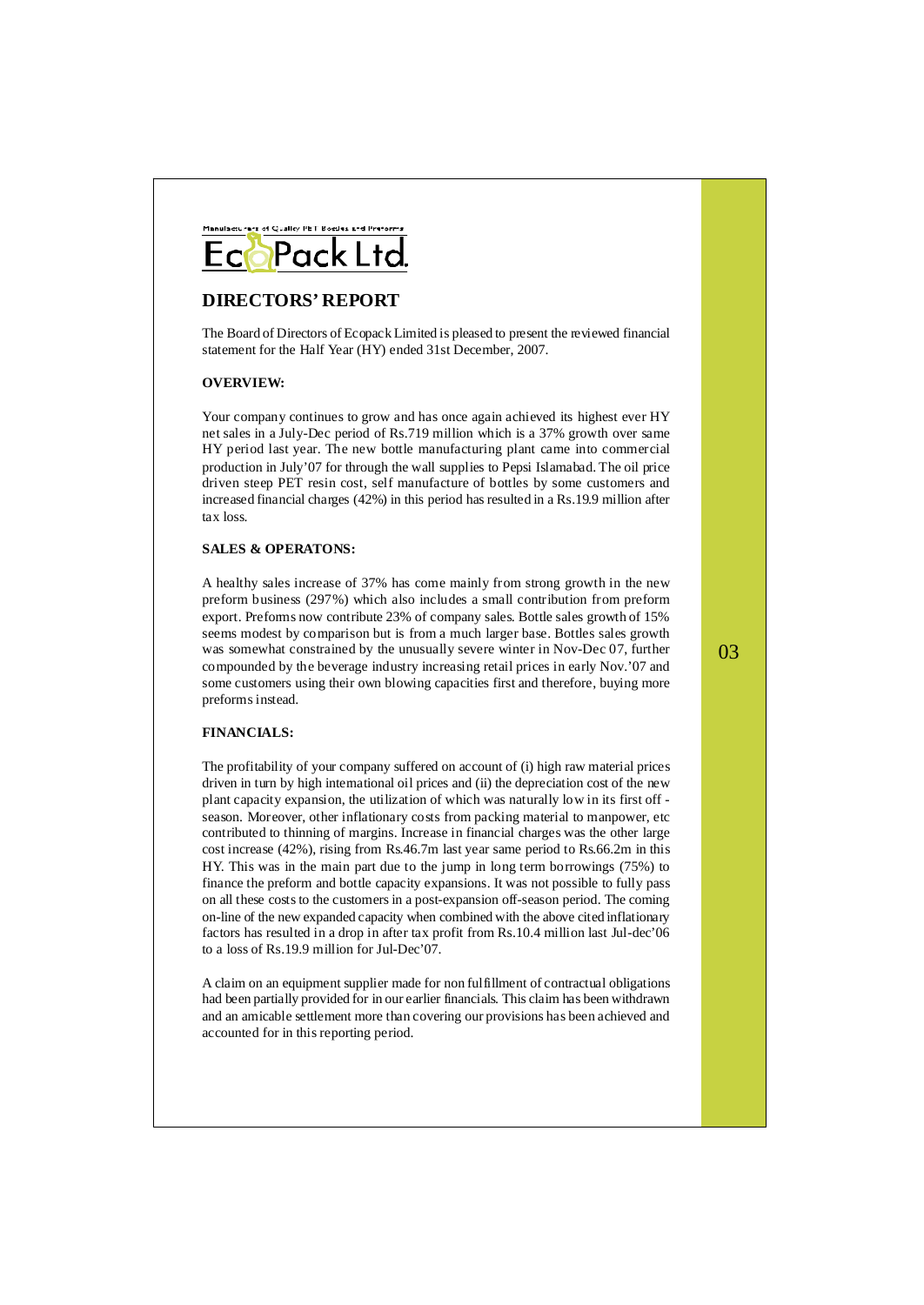

#### **FUTURE OUTLOOK:**

The robust growth in the PET industry is expected to continue to power ahead in the year 2008. The "on-the-go consumption" and "convenience culture" hastaken root in Pakistan and is fueling this. Growth in demand for the smaller PET bottle sizes in the CSD sector will be the main driver as the traditional 250ml returnable glass bottles' economic proposition is losing out to PET's convenience. In addition to the conversion of glass to PET is the 25-30% p.a. growth in soft drink sales; and with improved and expanded supply side infrastructure higher growth can certainly be expected. This growth is further supported by the introduction of drinking water in PET bottles by Coke and Pepsi whose international brands Kinley and Aquafina have been launched and are still to go national, as well as the impending growth of juice into clear and convenient PET bottles. Other local cola and CSD players are also growing in their demand for PET bottles by taking strong positionsin smaller packs and discount segments.

These factors will translate into high demand for PET Preforms and bottles. The onpremise blowing of water bottles would, increasingly occupy the blowing machines of the Coke  $&$  Pepsi bottlers, further ensuring the outsourcing of CSD bottles resulting in high demand patterns coming to the vendors of PET bottles and Preforms.

Consolidation of our Production facility in Hattar and On-premise manufacturing in Islamabad are important milestones towards the objective of becoming an efficient low-cost manufacturer of bottles and preforms. Your company is also involved in evaluating various diversification options and would pursue the most suitable ones based on market potential and economic viability.

With the impact of high oil prices on PET resin now being increasingly factored in our bottle & preform prices and passed on to our customers, your company is poised to reverse it's half year losses and post a profit at the end of the financial year 2007 – 2008.

#### **EMPLOYEE RELATIONS :**

Your company and management are sufficiently motivated to meet these challenges. Focus and investments in improving the quality of our human resource base over the years is now starting to pay off as "cost-efficiency" and "consistent quality" become the buzz words of a rapidly galloping packaging industry.

For & on Behalf of the Board of Director

Karachi Dated: February 28, 2008

**Ahsan Jamil** (Chief Executive Officer)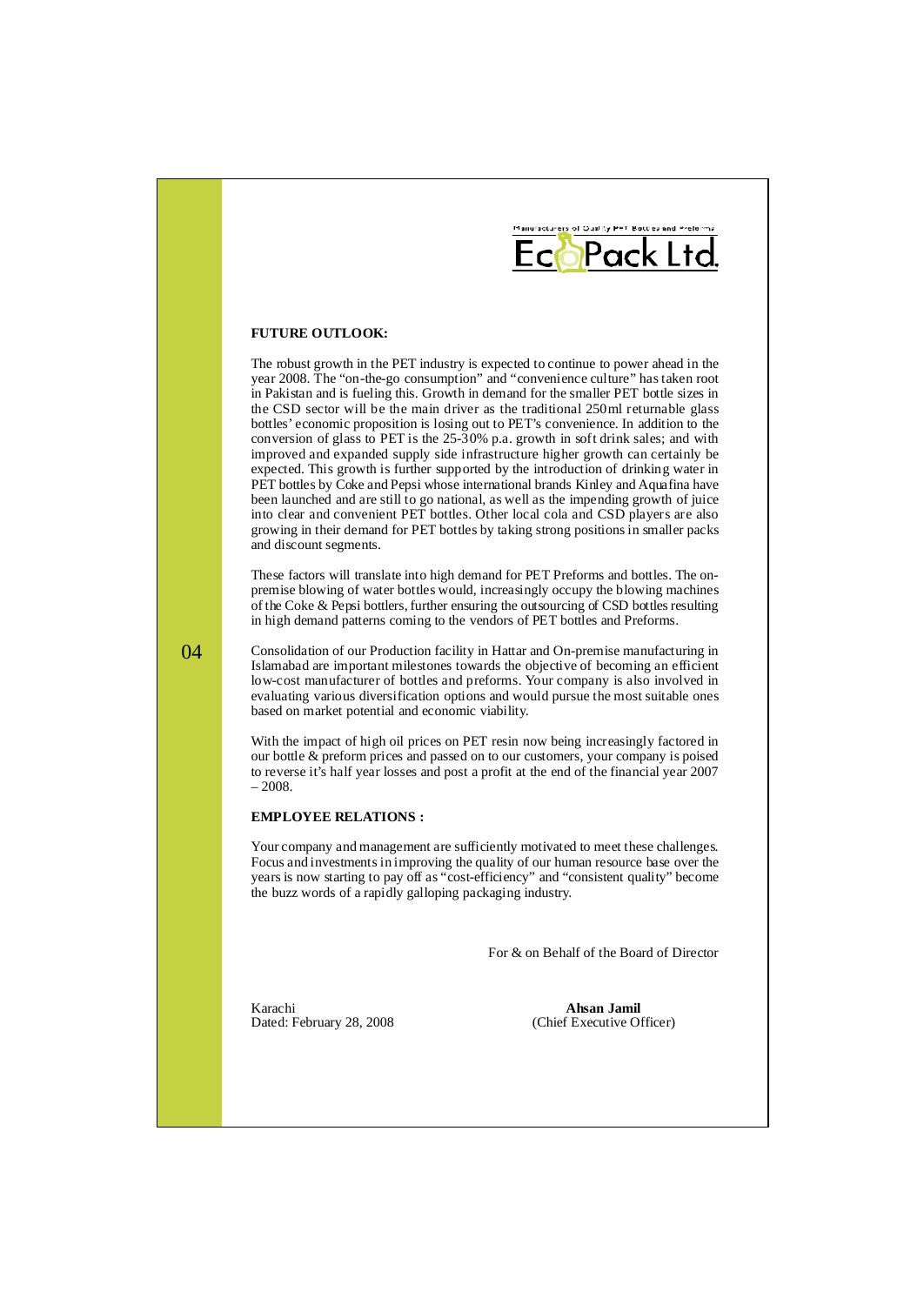

#### **Independent Auditor's Report**

**On Review of Condensed Interim Financial Information to the Share Holders.**

#### **Introduction**

We have reviewed the accompanying condensed interim balance sheet of Ecopack Limited as of December 31, 2007 and the related condensed interim profit and loss account, condensed interim cash flow statement and condensed interim statement of changes in equity for the half year then ended and summary of significant accounting policies and other explanatory notes (here-in-after referred to as "interim financial information"). Management is responsible for the preparation and fair presentation of this interim financial information in accordance with approved accounting standards as applicable in Pakistan. Our responsibility isto express a conclusion on thisinterim financial information based on our review. The figure of the condensed interim profit and loss for the quarters then ended December 31, 2007 and 2006 have not been reviewed, as we are required to review only the cumulative figures for the half year ended December 31, 2007.

#### **Scope of Review**

We conducted our review in accordance with the International Standard on Review Engagements 2410, "Review of Interim Financial Information Performed by the Independent Auditor of the Entity". A review of interim financial information consist of making inquiries, primarily of persons responsible for financial and accounting matters, and applying analytical and other review procedures. Areview issubstantially less in scope than an audit conducted in accordance with International Standards on Auditing and consequently does not enable us to obtain assurance that we become aware of all significant matters that might be identified in an audit. Accordingly, we do not express an audit opinion.

#### **Conclusion**

Based on our review, nothing has come to our attention that causes us to believe that the accompanying interim financial information as of and for the half year ended December 31, 2007 is not prepared, in all material respects, in accordance with approved accounting standards as applicable in Pakistan.

Karachi Dated: February 28, 2008 **Rahman Sarfaraz Rahim Iqbal Rafiq** Chartered Accountants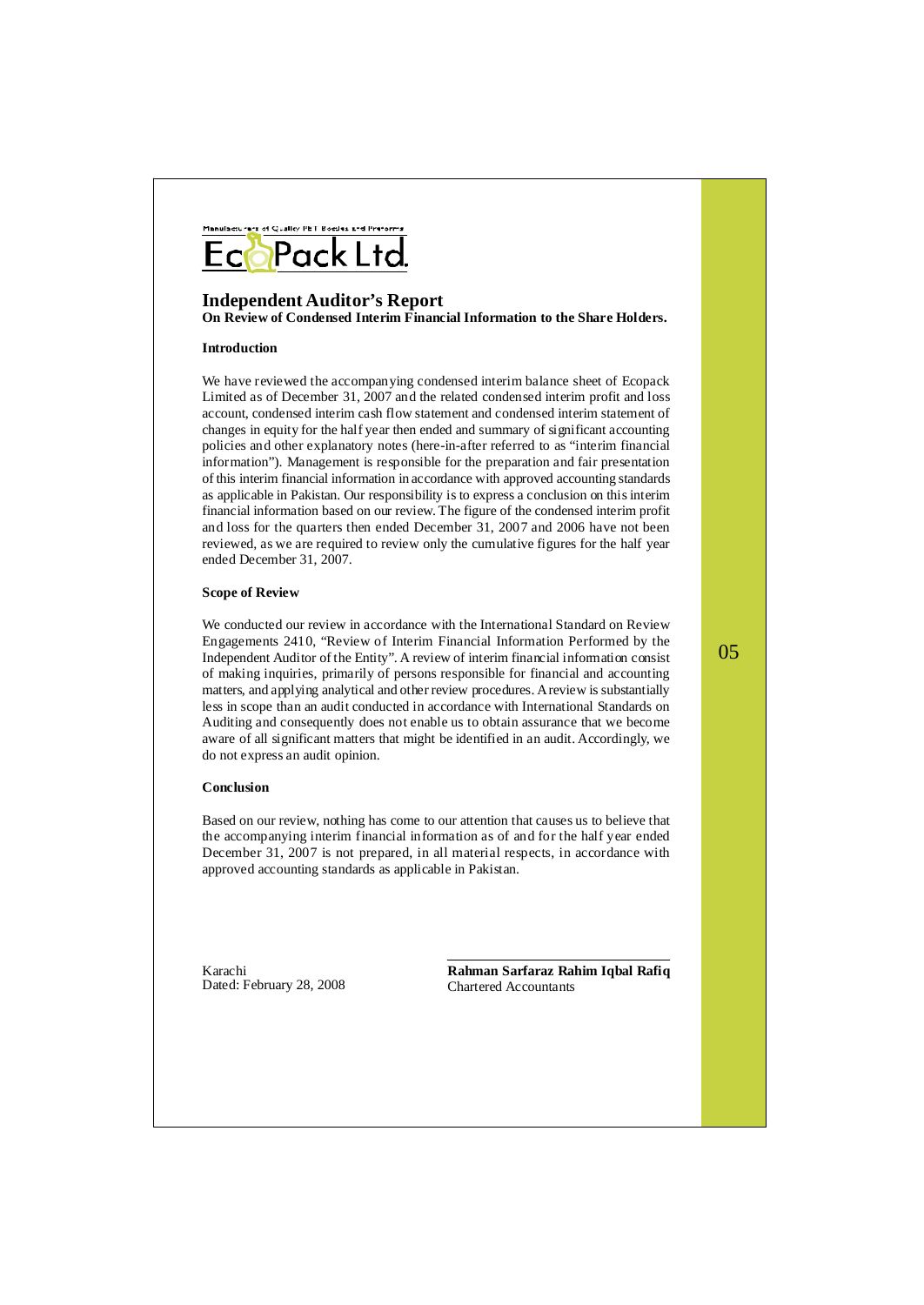| <b>Condensed Interim Balance Sheet</b><br>As at December 31, 2007                                                                                                                                     |                                                                              |                                                                               |  |
|-------------------------------------------------------------------------------------------------------------------------------------------------------------------------------------------------------|------------------------------------------------------------------------------|-------------------------------------------------------------------------------|--|
|                                                                                                                                                                                                       | <b>Un-audited</b><br><b>DECEMBER 31.</b><br>2007                             | Audited<br><b>JUNE 30.</b><br>2007                                            |  |
| <b>NOTE</b>                                                                                                                                                                                           | $($ Rupees in $(000)$                                                        |                                                                               |  |
| <b>ASSETS</b>                                                                                                                                                                                         |                                                                              |                                                                               |  |
| <b>NON-CURRENT ASSETS</b>                                                                                                                                                                             |                                                                              |                                                                               |  |
| Property, plant & equipment<br>Long term security deposits                                                                                                                                            | 1,070,225<br>8,561                                                           | 1,061,394<br>8,376                                                            |  |
| <b>CURRENT ASSETS</b>                                                                                                                                                                                 |                                                                              |                                                                               |  |
| Stores, spares and loose tools<br>Stock in trade<br>Trade debts - unsecured considered good<br>Loans and advances<br>Short term prepayments & deposits<br>Other receivables<br>Cash and bank balances | 64,601<br>381,674<br>126,744<br>5,035<br>6,941<br>45,344<br>1,267<br>631,606 | 77,277<br>386,420<br>175,240<br>31.965<br>6,042<br>36,944<br>3,090<br>716,978 |  |
| <b>TOTAL ASSETS</b>                                                                                                                                                                                   | 1,710,392                                                                    | 1,786,749                                                                     |  |
| <b>EQUITY AND LIABILITIES</b>                                                                                                                                                                         |                                                                              |                                                                               |  |
| <b>SHARE CAPITAL AND RESERVES</b>                                                                                                                                                                     |                                                                              |                                                                               |  |
| <b>Share Capital</b><br>Authorised<br>50,000,000 (June 2007: 50,000,000) Ordinary<br>shares of Rs. 10 each                                                                                            | 500,000                                                                      | 500,000                                                                       |  |
| Issued, subscribed and paid-up capital<br>Reserves                                                                                                                                                    | 229,770<br>82,987                                                            | 229,770<br>95,392                                                             |  |
| <b>SURPLUS ON REVALUATION OF PROPERTY,</b><br>PLANT AND EQUIPMENT                                                                                                                                     | 312,757<br>87,596                                                            | 325,162<br>92,503                                                             |  |
| <b>NON-CURRENT LIABILITIES</b>                                                                                                                                                                        |                                                                              |                                                                               |  |
| Long term finance - Secured<br>Liabilities against assets subject to finance lease<br>Deferred liabilities                                                                                            | 465,524<br>32,953<br>95,782                                                  | 525,296<br>33,366<br>95,756                                                   |  |
| <b>CURRENT LIA BILITIES</b>                                                                                                                                                                           | 594,259                                                                      | 654,418                                                                       |  |
| Trade and other payables<br>Accrued mark-up on loans<br>Short term borrowings<br>Current portion of long term liabilities<br>Taxation                                                                 | 210,416<br>22,624<br>295,135<br>168,091<br>19,514                            | 363,873<br>25,482<br>206,570<br>102,825<br>15.915                             |  |
| <b>CONTINGENCIES AND COMMITMENTS</b><br>6                                                                                                                                                             | 715,780                                                                      | 714,666                                                                       |  |
| TOTAL EQUITY AND LIABILITIES                                                                                                                                                                          | 1,710,392                                                                    | 1,786,749                                                                     |  |

#### CHAIRMAN CHIEF EXECUTIVE OFFICER

w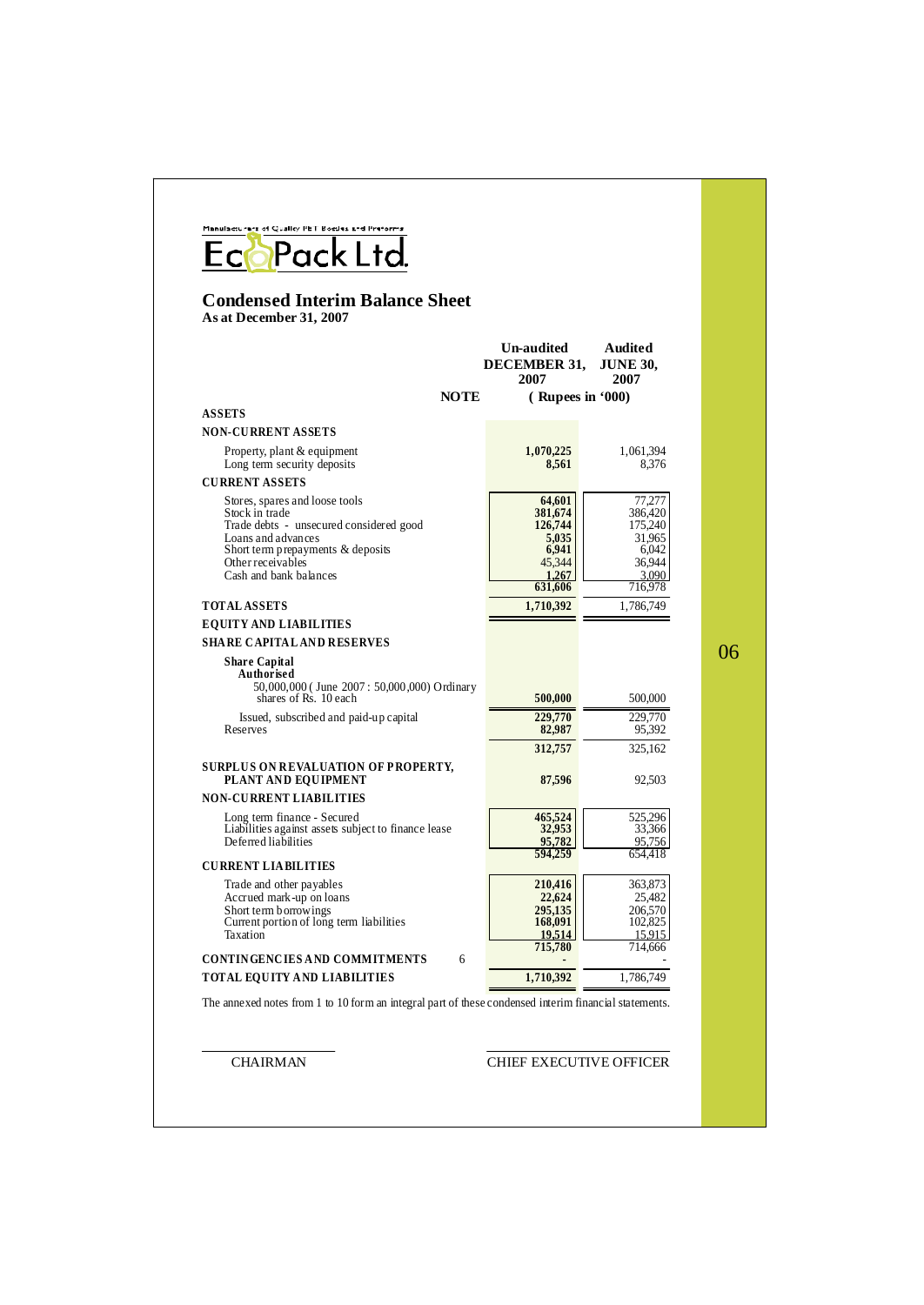# **EcoPack Ltd**

#### **Condensed Interim Profit & Loss For the Half Year**

|                                                                    |                | <b>Total</b>                            |                                          |                                 |                                      |
|--------------------------------------------------------------------|----------------|-----------------------------------------|------------------------------------------|---------------------------------|--------------------------------------|
|                                                                    | <b>Note</b>    | Jul-Dec 07<br>Rs.                       | Jul-Dec 06<br>Rs.                        | Oct-Dec 07<br>Rs.               | Oct-Dec 06<br>Rs.                    |
|                                                                    |                |                                         |                                          |                                 |                                      |
| Sales - Net                                                        | $\overline{7}$ | 719,303                                 | 524,695                                  | 254,222                         | 252,858                              |
| Cost of sales                                                      | 8              | (634, 036)                              | (416,312)                                | (226,329)                       | (196, 863)                           |
| <b>Gross Profit</b>                                                |                | 85,267                                  | 108,383                                  | 27,893                          | 55,995                               |
| Operating expenses:                                                |                |                                         |                                          |                                 |                                      |
| Administrative                                                     |                | (21,075)                                | (21, 803)                                | (10, 875)                       | (11,257)                             |
| Distribution cost                                                  |                | (26,791)                                | (22,566)                                 | (9,797)                         | (10, 495)                            |
|                                                                    |                | (47, 866)                               | (44,369)                                 | (20,672)                        | (21,752)                             |
| <b>Operating Profit / (Loss)</b>                                   |                | 37,401                                  | 64.014                                   | 7,221                           | 34,242                               |
| Finance cost<br>Workers' profit participation fund<br>Other income |                | (66, 211)<br>12,745                     | (46,748)<br>(943)<br>1,590               | (34,390)<br>253<br>6,046        | (23, 191)<br>(596)<br>862            |
| (Loss)/Profit before taxation                                      |                | (53, 466)<br>(16,065)                   | (46,101)<br>17,913                       | (28,091)<br>(20, 870)           | (22.925)<br>11,318                   |
| Taxation - Current<br>- Deferred<br>(Loss) / Profit after taxation |                | (3,599)<br>(290)<br>(3,889)<br>(19,954) | (2,631)<br>(4,834)<br>(7, 465)<br>10,448 | (1,273)<br>(1,273)<br>(22, 143) | (1,272)<br>(767)<br>(2,039)<br>9,280 |
| Earning per share                                                  |                | (0.87)                                  | 0.60                                     | (0.96)                          | 0.53                                 |

The annexed notes from 1 to 10 form an integral part of these condensed interim financial statements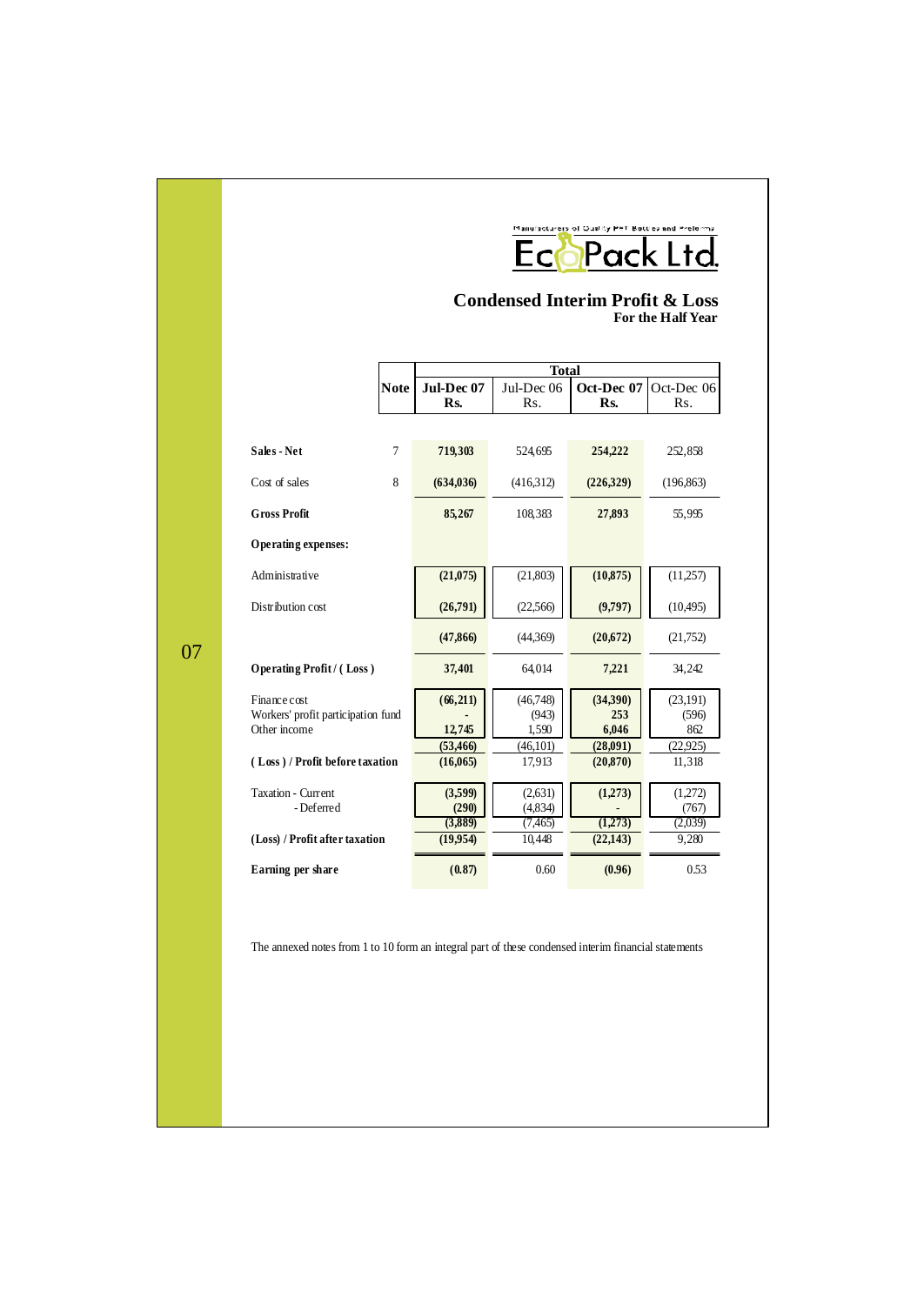## HANDREY STRAIGHT BOOK LTd.

#### **Account ( Un-audited ) ended December 31, 2007**

| (Rupees in '000) |            |            |            |                 |            |            |                       |
|------------------|------------|------------|------------|-----------------|------------|------------|-----------------------|
| <b>Northern</b>  |            |            |            | <b>Southern</b> |            |            |                       |
| Jul-Dec 07       | Jul-Dec 06 | Oct-Dec 07 | Oct-Dec 06 | Jul-Dec 07      | Jul-Dec 06 | Oct-Dec 07 | Oct-Dec <sub>06</sub> |
| Rs.              | Rs.        | Rs.        | Rs.        | Rs.             | Rs.        | Rs.        | Rs.                   |
|                  |            |            |            |                 |            |            |                       |
| 674,639          | 499,389    | 233,443    | 241,082    | 96,320          | 99,485     | 34,343     | 49,069                |
| (592, 639)       | (398, 156) | (204,753)  | (188, 193) | (93, 053)       | (92, 335)  | (35, 139)  | (45,970)              |
|                  |            |            |            |                 |            |            |                       |
| 82,000           | 101,233    | 28,690     | 52,890     | 3,267           | 7,149      | (796)      | 3,099                 |
|                  |            |            |            |                 |            |            |                       |
|                  |            |            |            |                 |            |            |                       |
| (18, 253)        | (17, 669)  | (9, 412)   | (9,079)    | (2,822)         | (4, 134)   | (1, 463)   | (2,178)               |
|                  |            |            |            |                 |            |            |                       |
| (22, 033)        | (18, 826)  | (8,350)    | (9,082)    | (4,758)         | (3,740)    | (1,447)    | (1,413)               |
| (40, 286)        | (36, 495)  | (17,762)   | (18, 161)  | (7,580)         | (7, 874)   | (2,910)    | (3,591)               |
| 41,714           | 64,738     | 10,928     | 34,729     | (4,313)         | (725)      | (3,706)    | (493)                 |
|                  |            |            |            |                 |            |            |                       |

08

CHAIRMAN CHIEF EXECUTIVE OFFICER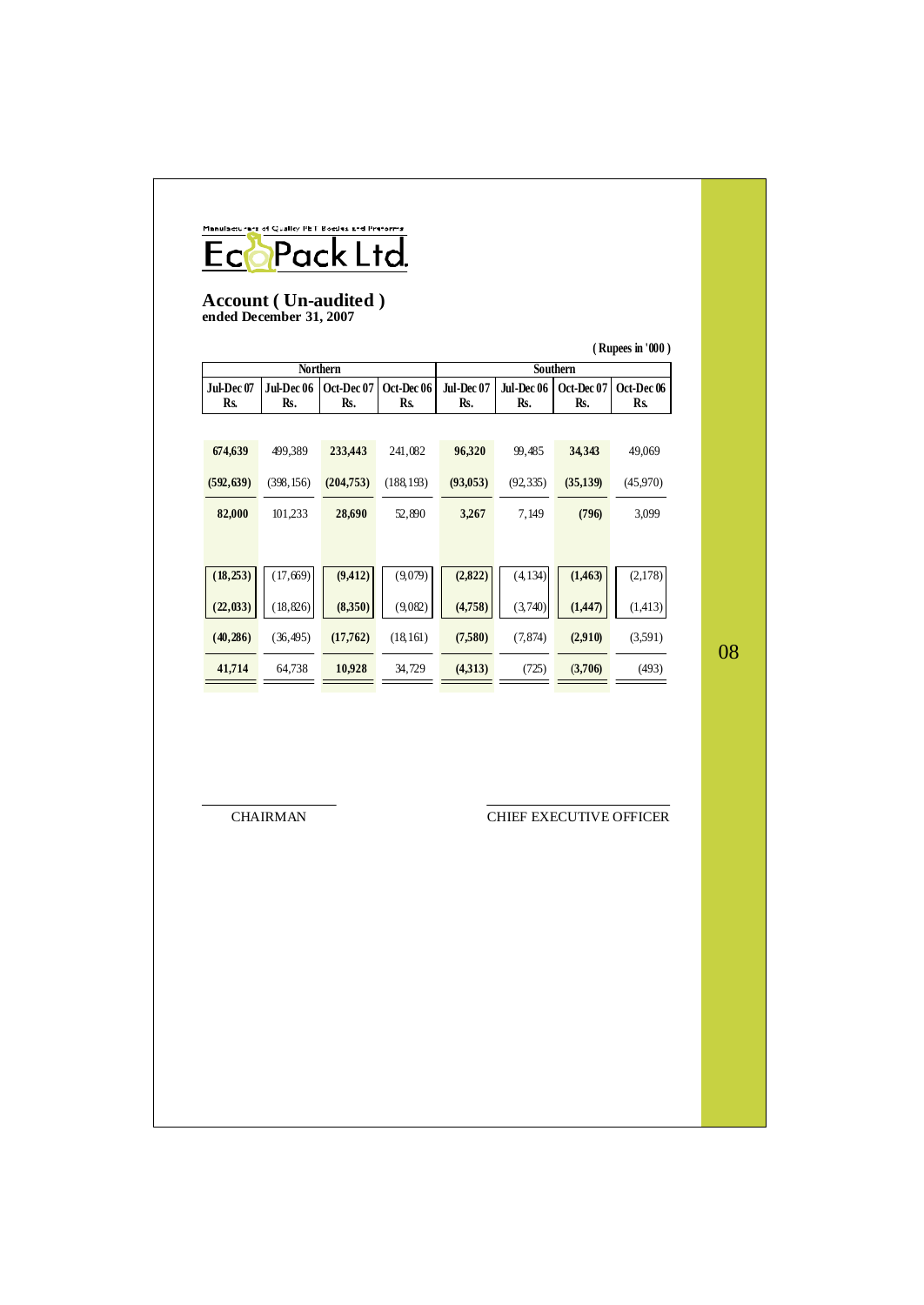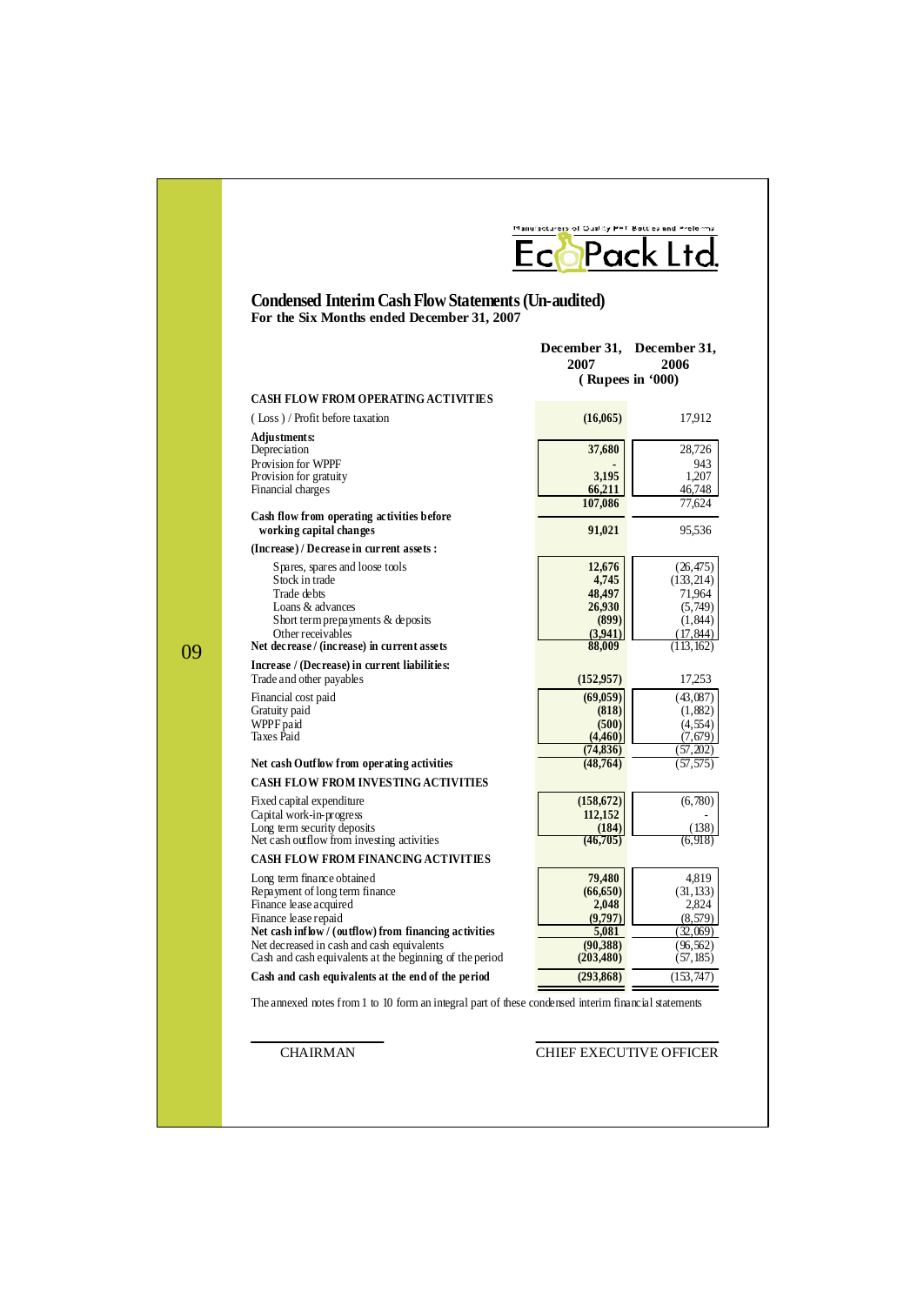## HANDREY STRAIGHT BOOK LTd.

#### **Condensed Interim Statement of Changes In Equity ( Un-audited) For the six months ended December 31, 2007**

|                                                                                                   | <b>Share</b><br>Capital | <b>Reserves</b> | <b>Total</b> |
|---------------------------------------------------------------------------------------------------|-------------------------|-----------------|--------------|
|                                                                                                   |                         | (Rupees in 900) |              |
| Balance as at July 01, 2006 - Restated                                                            | 164,121                 | 145,698         | 309,819      |
| Issue of Bonus shares @ 40%                                                                       | 65,648                  | (65, 648)       |              |
| Profit for the half year July to Dec 2006                                                         |                         | 10,448          | 10,448       |
| Transfer from surplus on revaluation of<br>property, plant and equipment<br>- net of deferred tax |                         | 7,344           | 7,344        |
| Balance as at December 31, 2006                                                                   | 229,770                 | 97,841          | 327,611      |
| Balance as at July 01, 2007                                                                       | 229,770                 | 95,392          | 325,162      |
| Loss for the half year July to Dec 2007                                                           |                         | (19,954)        | (19, 954)    |
| Transfer from surplus on revaluation of<br>property, plant and equipment<br>- net of deferred tax |                         | 7,548           | 7,548        |
| Balance as at December 31, 2007                                                                   | 229,770                 | 82,987          | 312,757      |

10

The annexed notes from 1 to 10 form an integral part of these condensed interim financial statements

#### CHAIRMAN CHIEF EXECUTIVE OFFICER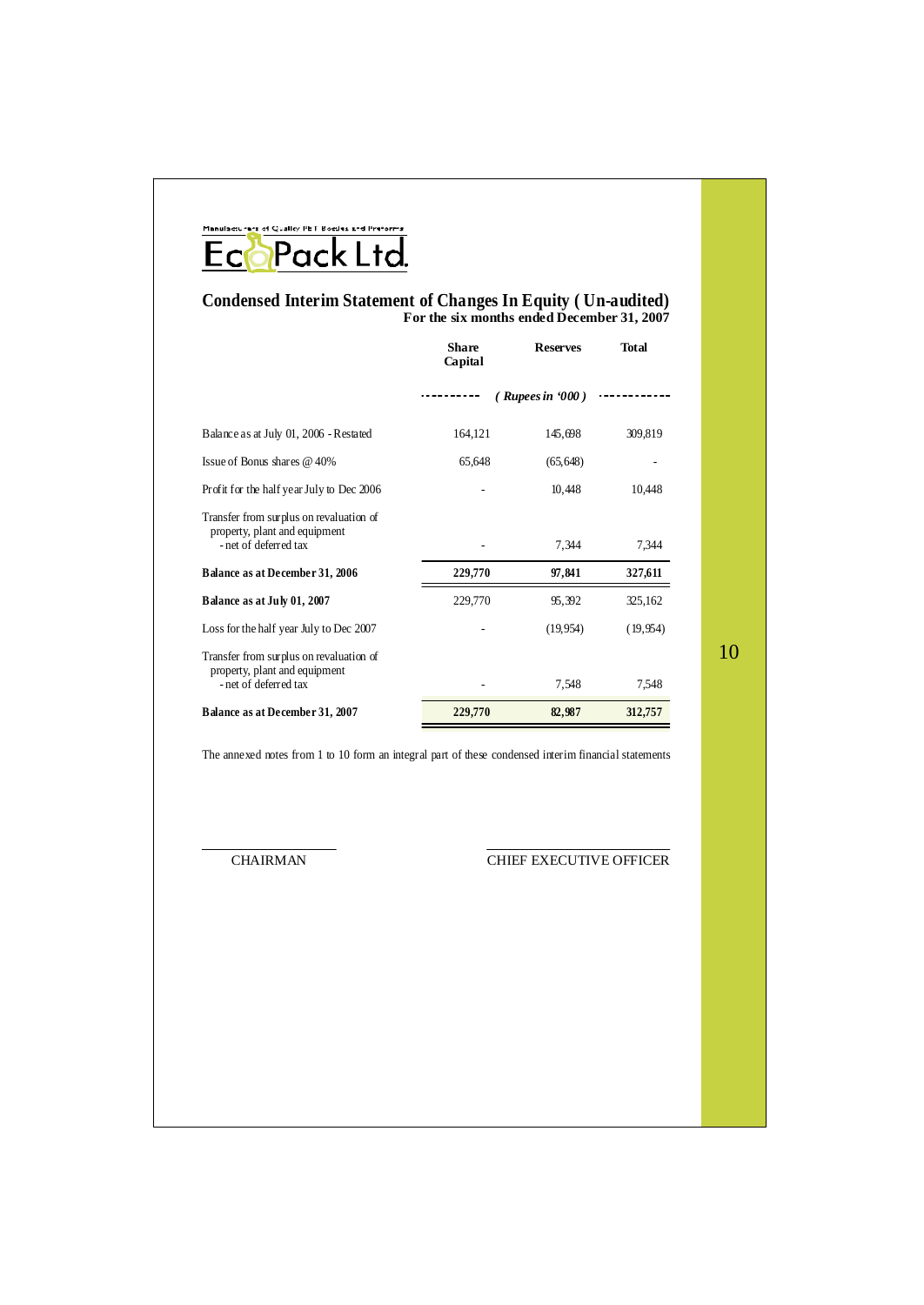

#### **Notes to the Condensed Interim Financial Statements For the six months ended December 31, 2007**

#### **1. STATUS AND NATURE OF BUSINESS**

The company was incorporated on 25 August 1991 as a private limited company under the Companies Ordinance, 1984. It was converted into a public limited company on April 29, 1992 and listed at Karachi Stock Exchange in March 1994. The principal activity of the company isthe manufacture and sale of Poly Ethylene Terepthalat (PET) bottles and preforms for beverage and non-beverage industry. It has three manufacturing facilities located in the province of Sindh at Karachi, in the province of NWFP at Hattar and in the Federal Capital Terrority Islamabad at Kohata. Subsequent to the Balance Sheet, the company closed it's plant at Karachi for shifting to Hattar.

#### **1.1 SEGMENT REPORTING**

In addition to two existing manufacturing facilities at Hattar and Karachi the company started operation in July 2007 at a new manufacturing fasility installed at Kahota, Islamabad. The segment reporting has been changed and now classified as northern segment and southern segment, as against Karachi and Hattar Segment respectively.

- **2.** These condensed interim financial statements are un-audited and have been presented in accordance with the International Accounting Standard - 34, "Interim Financial Reporting" and are being submitted to the shareholders as required under section 245 of the Companies Ordinance, 1984 and the listing regulations of Karachi, Lahore and Islamabad Stock Exchanges. These condensed interim financial statements do not include all the information required for annual financial statements, and should be read in conjunction with the financial statements of the company for the year ended June 30, 2007.
- **3.** The accounting policies adopted in the preparation of these condensed interim financial statement are the same asthose applied in the preparation of preceding annual financial statements for the year ended June 30, 2007.

#### **4. ESTIMATES AND JUDGMENTS**

The preparation of condensed interim financial statements requires management to make judgments, estimates and assumptions that affect the application of accounting policies and the reported amounts of assets and liabilities, income and expenses. However, actual results may differ from these estimates.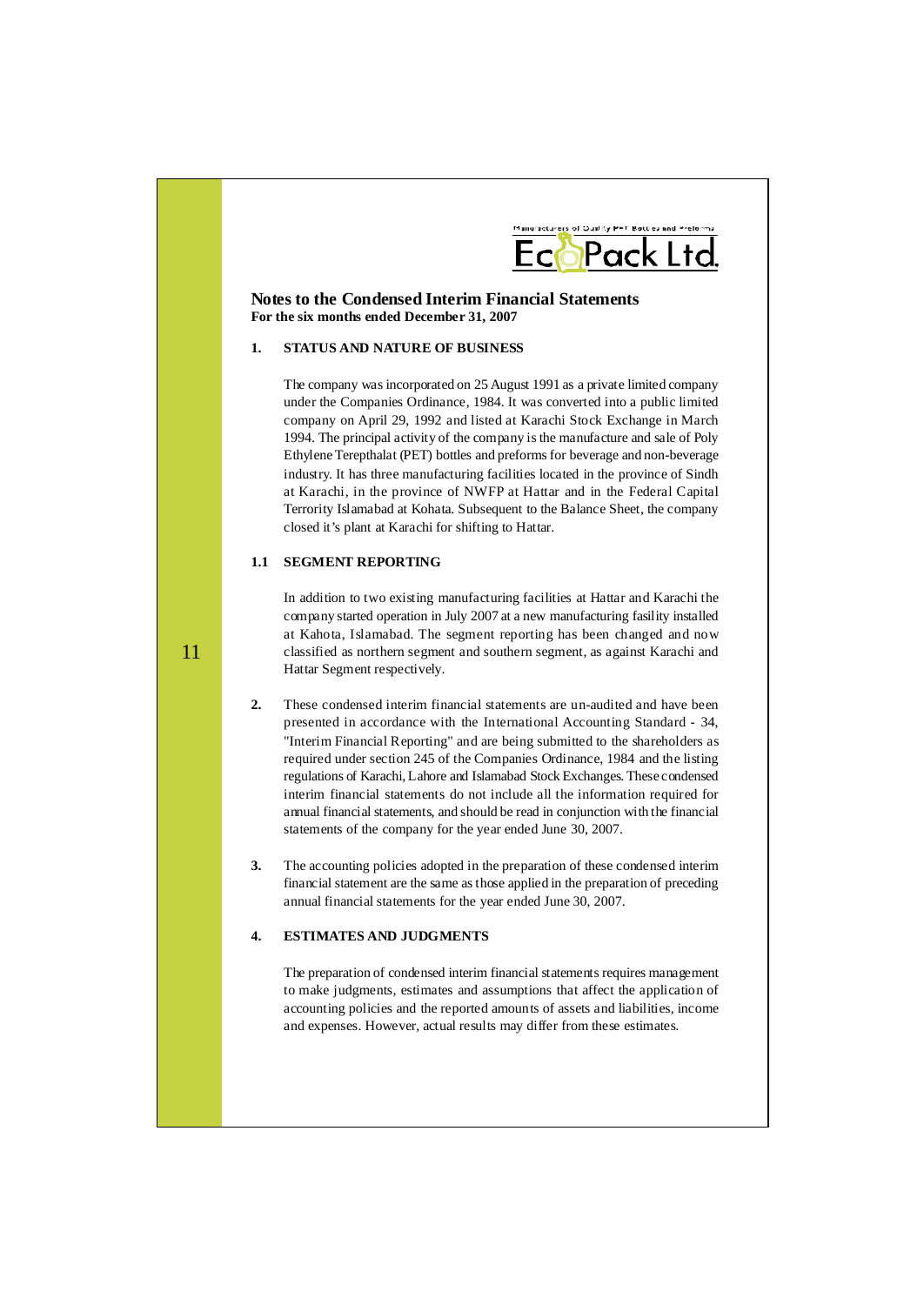

In preparing these condensed interim financial statements, the significant judgments made by management in applying the company's accounting policies and the key sources of estimation uncertainty were the same asthose that applied to the financial statements as at and for the year ended June 30, 2007.

|    |                                                           | December 31,<br>2007  | <b>June 30,</b><br>2007 |
|----|-----------------------------------------------------------|-----------------------|-------------------------|
|    |                                                           | $($ Rupees in $(000)$ |                         |
| 5. | <b>PROPERTY, PLANT &amp; EQUIPMENT</b>                    |                       |                         |
|    | Additions in operating fixed<br>assets during the period: |                       |                         |
|    | Factory building                                          | 203                   | 5,571                   |
|    | Plant & Machinery                                         | 43,155                | 109,381                 |
|    | Electrification                                           | 615                   | 6,765                   |
|    | Piping work                                               | 974                   | 2,861                   |
|    | Capital Spares                                            | 964                   | 9.549                   |
|    | Others                                                    | 600                   | 32.661                  |

#### **6. CONTINGENCIES AND COMMITMENTS**

#### **6.1 Contingency**

There is no change in the contingency as already disclosed in the audited financial statements for the year ended June 30, 2007, except that the company has filed Appeals before the Collector (Appeals) against order passed by Additional Collector (Customs) demanding Rs. 2.123 million on account of custom duty, sales and income tax on raw material cleared from bonded warehouse at Hattar during the year 2005-06. The company do not foresee any liability arising on this account and in the opinion of its legal counsel the company has a good case on merit and expect the order to be set aside.

#### **7. NET SALES**

| <b>Particulars</b>                                                              | Jul-Dec 07                                                 | Jul-Dec 06                                         | $\vert$ Oct-Dec 07 $\vert$ Oct-Dec 06 $\vert$             |                                                   |
|---------------------------------------------------------------------------------|------------------------------------------------------------|----------------------------------------------------|-----------------------------------------------------------|---------------------------------------------------|
| <b>Sales</b>                                                                    | 838,797                                                    | 605,775                                            | 297,149                                                   | 293.164                                           |
| Sales tax<br>Special excise duty<br>Sales return & discount<br>Sales commission | (107, 396)<br>(7, 121)<br>(4,977)<br>(119, 494)<br>719,303 | (78, 976)<br>(647)<br>1.457<br>(81,081)<br>524,695 | (38, 218)<br>(2, 485)<br>(2, 224)<br>(42, 927)<br>254,222 | (38,201)<br>(647)<br>1,457<br>(40.305)<br>252,858 |

12

**46,510** 166,788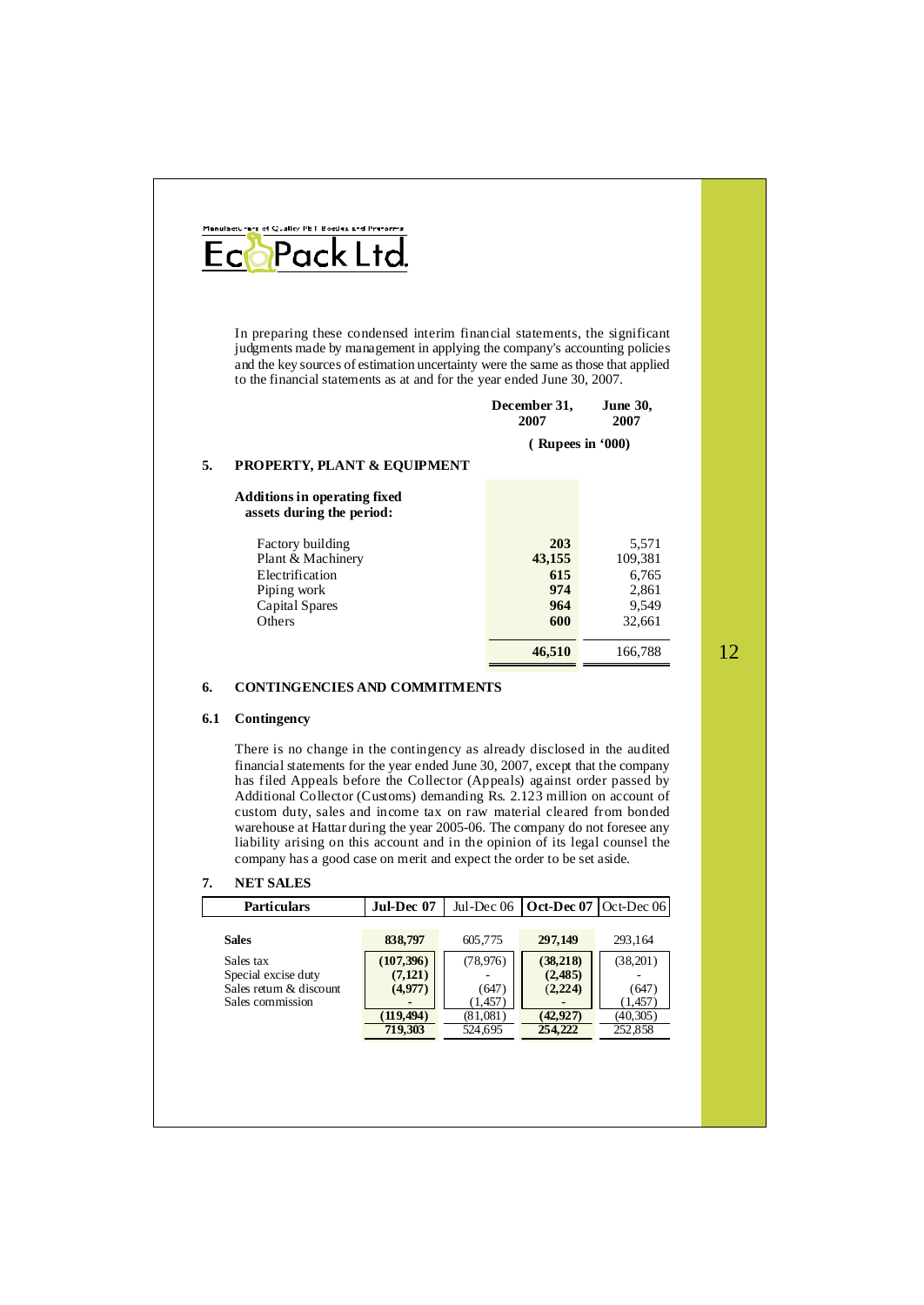|                                                                                                                                                                                                                                                                                                                                                                                                                                                                                                                                  |                                                                                                                                                                                   | Ec                                                                                                                                                                                | Manufacturers of Quality PET Bottles and Preforms                                                                                                                   | Pack Ltd                                                                                                                                                                                    |
|----------------------------------------------------------------------------------------------------------------------------------------------------------------------------------------------------------------------------------------------------------------------------------------------------------------------------------------------------------------------------------------------------------------------------------------------------------------------------------------------------------------------------------|-----------------------------------------------------------------------------------------------------------------------------------------------------------------------------------|-----------------------------------------------------------------------------------------------------------------------------------------------------------------------------------|---------------------------------------------------------------------------------------------------------------------------------------------------------------------|---------------------------------------------------------------------------------------------------------------------------------------------------------------------------------------------|
| 8.<br><b>COST OF GOODS SOLD</b>                                                                                                                                                                                                                                                                                                                                                                                                                                                                                                  |                                                                                                                                                                                   |                                                                                                                                                                                   |                                                                                                                                                                     |                                                                                                                                                                                             |
|                                                                                                                                                                                                                                                                                                                                                                                                                                                                                                                                  | Jul-Dec 07                                                                                                                                                                        | Jul-Dec 06                                                                                                                                                                        | Oct-Dec 07                                                                                                                                                          | Oct-Dec 06                                                                                                                                                                                  |
| Raw material consumed<br>Packing material consumed<br>Salaries, wages & other benefits<br>Travelling & conveyance<br>Professional charges<br>Vehicle repair & maintenance<br>Rent, rate & taxes<br>Repair & maintenance<br>Telephone<br>Printing, postage & stationery<br><b>Entertainment</b><br>Advertisement<br>Insurance<br>Medical<br>Electricity, gas & water<br>Freight, octroi & toll tax<br>Depreciation<br>Transportation factory workers<br>Consumpble store<br>I ab tests<br>Courses & seminars fee<br>Miscellaneous | 472,676<br>28,489<br>37,647<br>1,398<br>215<br>3,214<br>12,940<br>3,087<br>736<br>879<br>1.090<br>1<br>1,302<br>643<br>41,038<br>2,739<br>35,796<br>1,782<br>10,199<br>332<br>279 | 411,518<br>23,755<br>28,511<br>1,317<br>344<br>3,316<br>6,989<br>3,068<br>735<br>487<br>743<br>ä,<br>833<br>641<br>39,561<br>2,334<br>27,290<br>1,752<br>10,101<br>391<br>2<br>42 | 213,979<br>9,967<br>18,006<br>545<br>18<br>1,555<br>4,678<br>740<br>363<br>195<br>880<br>1<br>662<br>249<br>15,992<br>1,255<br>18,252<br>892<br>4,026<br>210<br>240 | 222,455<br>11,945<br>14,768<br>640<br>59<br>1,704<br>3,798<br>1,114<br>370<br>250<br>545<br>$\overline{\phantom{a}}$<br>403<br>604<br>17,941<br>1,742<br>13.432<br>891<br>5.095<br>74<br>22 |
| Work in process<br>Opening<br>Closing<br><b>COST OF GOODS</b><br><b>MANUFACTURED</b>                                                                                                                                                                                                                                                                                                                                                                                                                                             | 656,481<br>156,406<br>(116,311)<br>40,095<br>696,576                                                                                                                              | 563.729<br>57,256<br>(139,507)<br>(82,251)<br>481,478                                                                                                                             | 292,704<br>81,199<br>(116, 311)<br>(35, 112)<br>257,592                                                                                                             | 297,851<br>61,664<br>(139,507)<br>(77, 843)<br>220,007                                                                                                                                      |
| <b>Finished goods</b><br>Opening<br>Closing<br><b>COST OF GOODS SOLD</b>                                                                                                                                                                                                                                                                                                                                                                                                                                                         | 71,643<br>(134, 183)<br>(62,540)<br>634,036                                                                                                                                       | 46,568<br>(111, 734)<br>(65, 166)<br>416,312                                                                                                                                      | 102,919<br>(134, 183)<br>(31,264)<br>226,329                                                                                                                        | 88,589<br>(111, 733)<br>(23, 144)<br>196,863                                                                                                                                                |

#### **9. DATE OF AUTHORIZATION FOR ISSUE**

These condensed interim financial statements have been authorized for issue on 28th February, 2008 by the Board of Directors of the Company.

#### **10. GENERAL**

13

The figures have been rounded off to the nearest thousand rupees.

CHAIRMAN CHIEF EXECUTIVE OFFICER